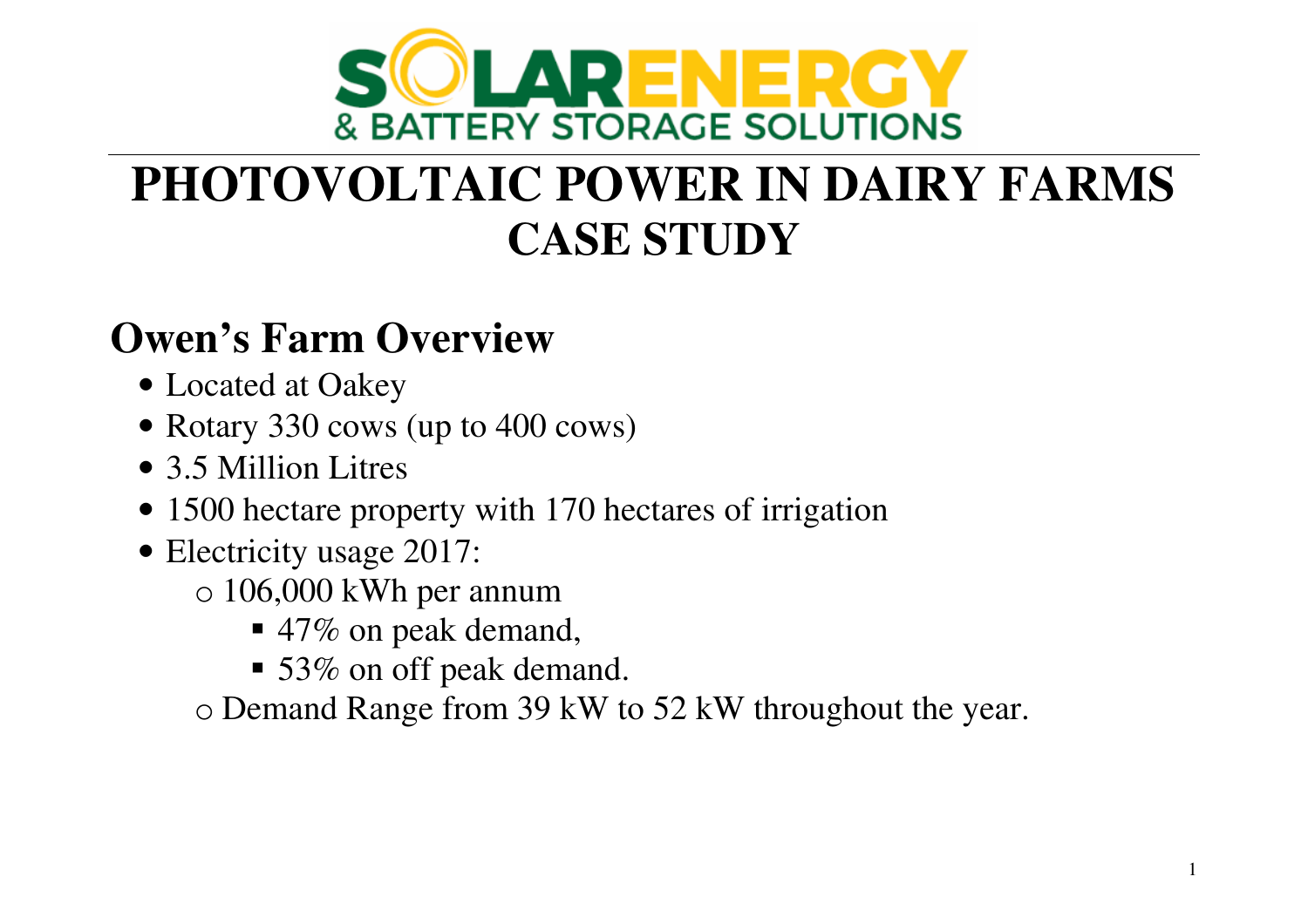



Fig. 1a. Electricity consumption at Owen's dairy prior to Solar.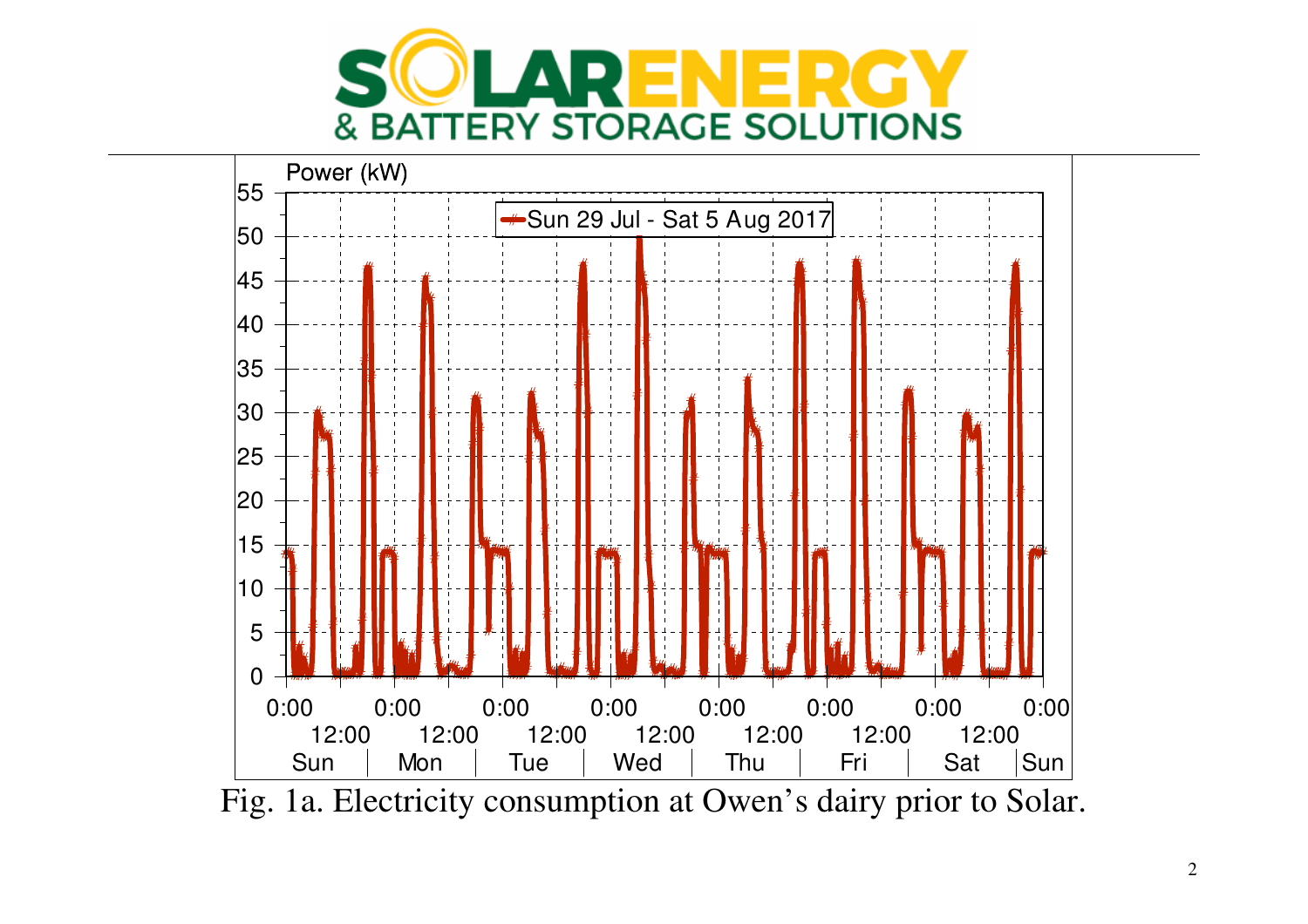



Fig. 1b. Electricity usage at Owen's dairy prior to installing Solar.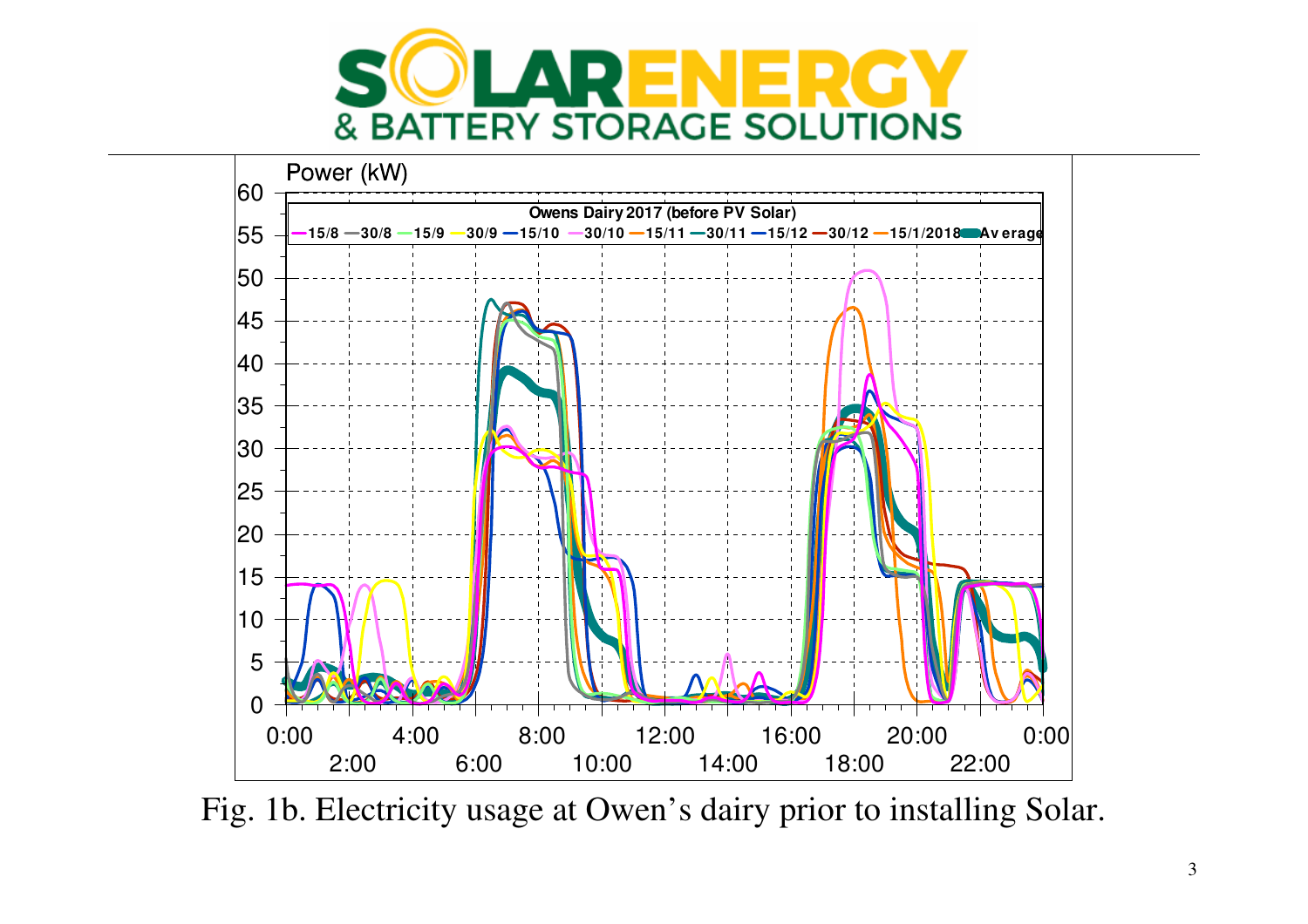

# **Background**

- The Owen family received a letter in 2017 from Ergon advising that due to their high electricity load on the dairy's they have been classified as a large user defined (greater than 100,000 kWh or 100 MWh per annum).
- The reclassification from small user to large user meant that they would be switched to a Demand Charge Tariff (kWmax and kWh) as opposed to a Consumption (kWh) only Tariff.
- Because a large component of the tariff is due to Maximum Demand (kW) the estimate of this change meant an increase to their bills by \$6,428 per annum.
- Historically the dairy had been on Tariff 62 (Farm Time of Use) which is due to become obsolete in 2021. This tariff has a peak usage between 7 am to 9 pm weekdays with the remainder of usage being off-peak.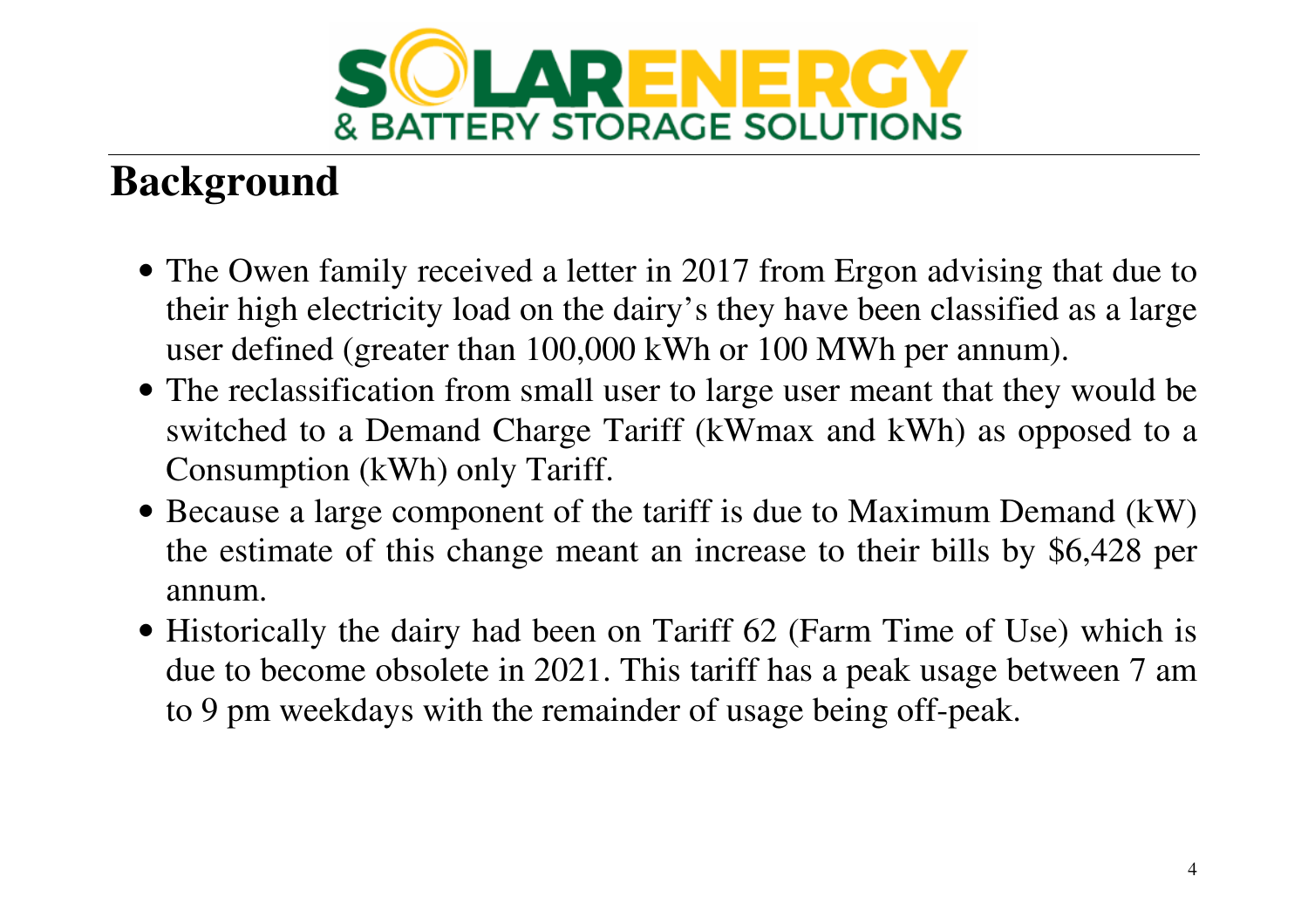

# **Introduction**

- The Owen family sought options to reduce their consumption to stay under the 100 MWh threshold and remain on a consumption tariff.
- They already had heat recovery units installed on their vat, a plate cooler and hot water was heated on the off peak tariff at night time (T62 off peak).
- The Owen's went on an information gathering exercise looking at options on how to conserve and store energy through the use of renewable energy.
- They first received a quote from an interstate company for a 80 kW photovoltaic (PV) system which they felt lacked technical details and financial outcomes.
- Given the sizeable investment the Owen's sought alternative options from Qld based Solar Energy & Battery Storage Solutions (SEBSS), whom they were referred to by a friend.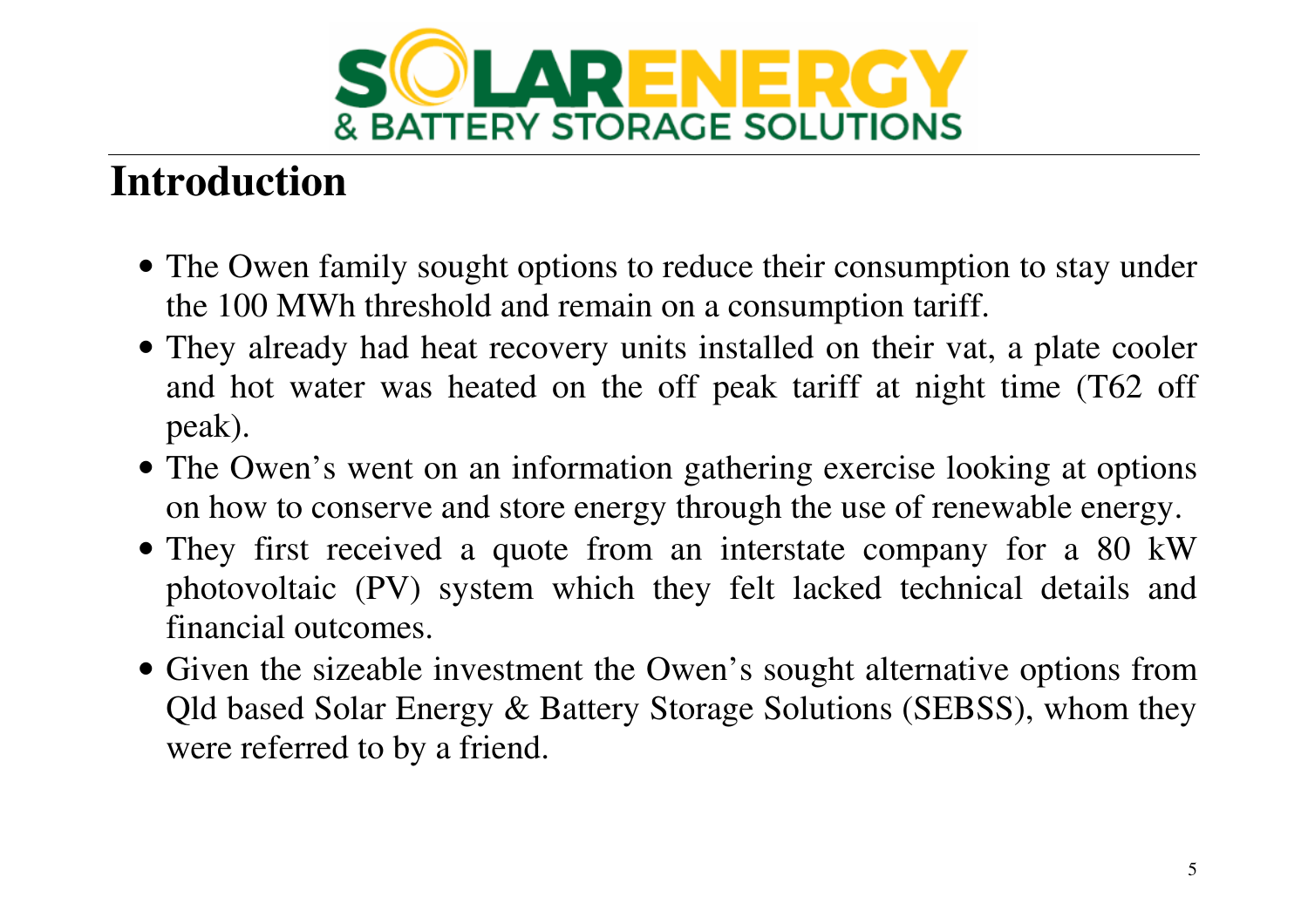

## **Evaluation of Electricity Usage**

- SEBSS obtained half hourly NMI data to understand the electricity usage and build a load profile.
- Analysis showed a daily consumption of appr. 275 kWh with peak demand ranged from 39 to 52 kW, with two peaks at milking times.
- Based on the data, SEBSS designed a solar system to optimise energy to be captured at milking times and utilise solar energy for water heating.
- The outcome was a 30 kW inverter system (40 kW PV) with panels facing east and west to increase output energy at milking times.
- Another benefit of why a system no larger than 30 kW was chosen was due to the connection standards, application process, application fees and the ability to have excess solar energy fed back into the grid earning credit.
- A system up to 30 kW can be installed under Standard Micro Embedded Generation Connections as opposed to Standard Low Voltage Embedded Generation Connections which can be more difficult to approve.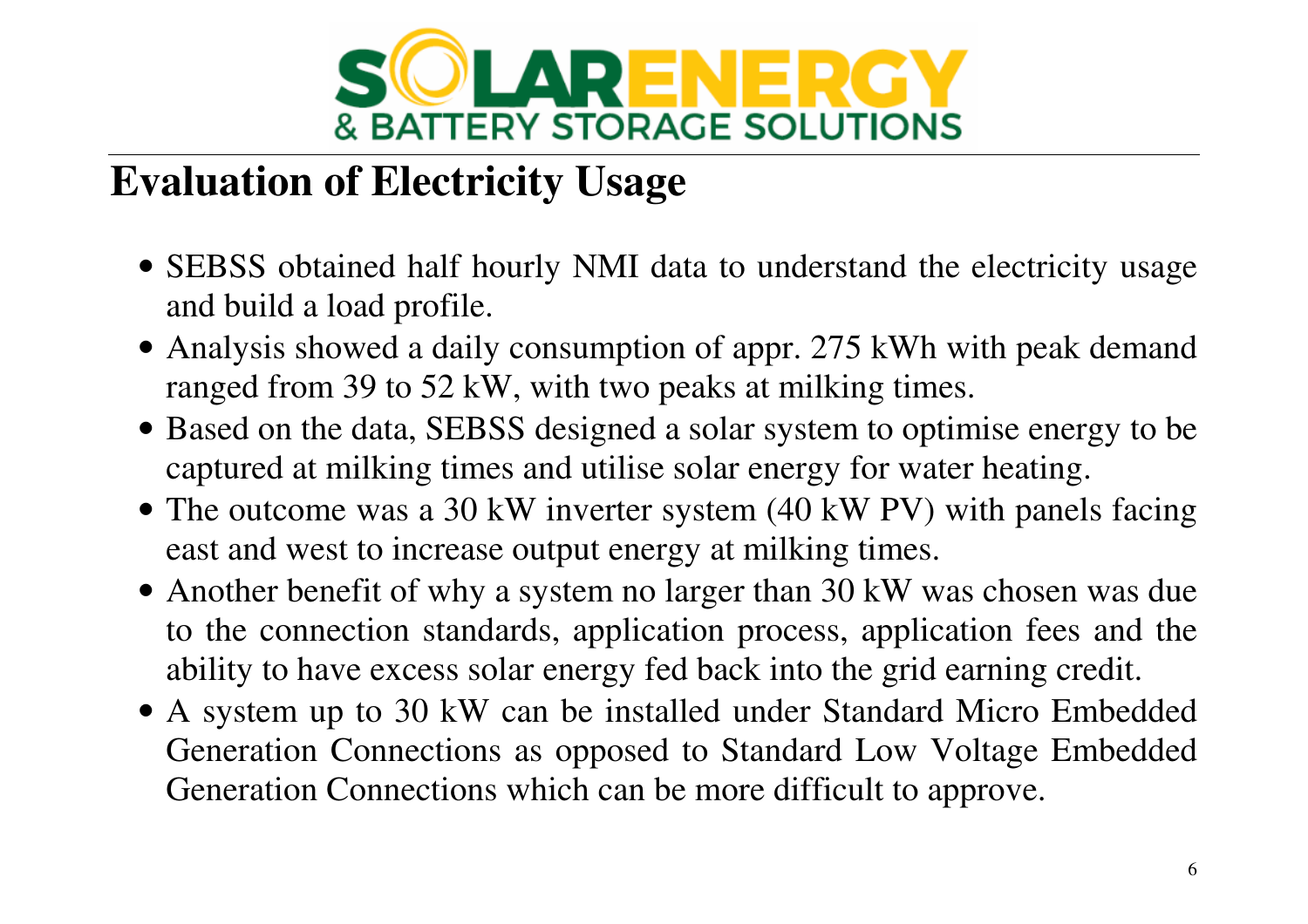

## **Overview of Solar System**

- 40 kW PV Crystalline panels, facing east / west spaced to reduce shading in early morning / later afternoon
- 2 Fronius inverters totaling 30 kW
- Lifespan is 25 years with 10 year warranty
- Two inverters were installed on the property for risk management; if one system was to fail then there is a backup system.
- Tier 1 quality PV 275 W panels and inverters were used.
- More recently 450 watt panels have come available, which are more suitable to commercial solar systems as opposed to household systems.
- Solar Analytics data logger equipment were installed.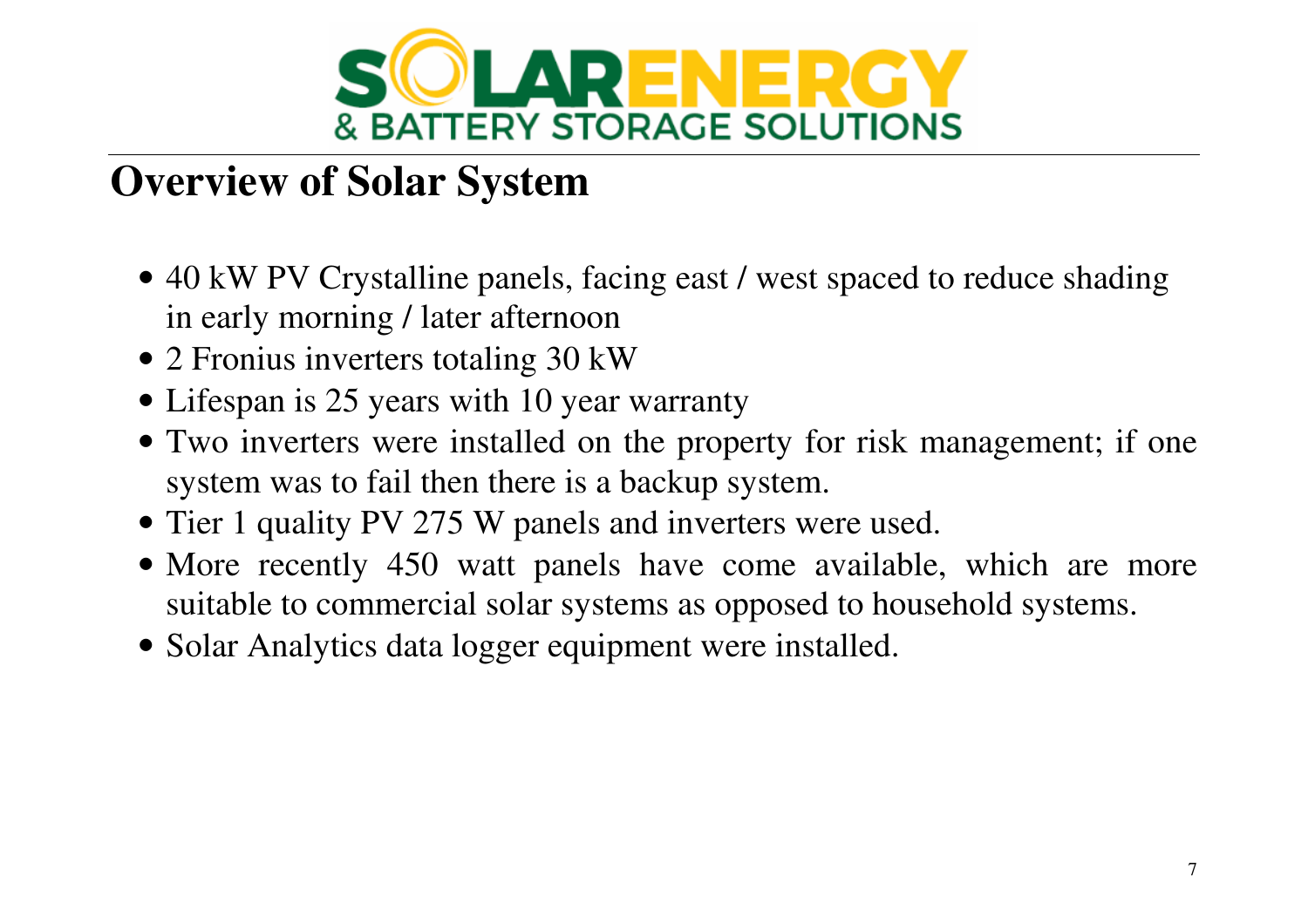

## **Outcomes**

- The 30 kW PV system reduced the daily usage from 275 kWh to 180 kWh.
- Looking to further utilise and store solar energy, upon SEBSS advice the dairy purchased a second hand vat that they use to cool water to 3.6 °C and run through the plate cooler.
- The milk is now entering the vat at 5<sup>o</sup>C to reduce its temperature by appr.  $20^{\circ}$ C.
- The cool water is then recycled back to the vat and re-cooled for future use.
- The vat also came with two additional heat recovery units and therefore the Owen's were able to increase their capacity to heat water for cleaning purposes, with the water now entering the hot water system at 80°C.
- The additional heating of water to 90°C is done through the use of solar energy.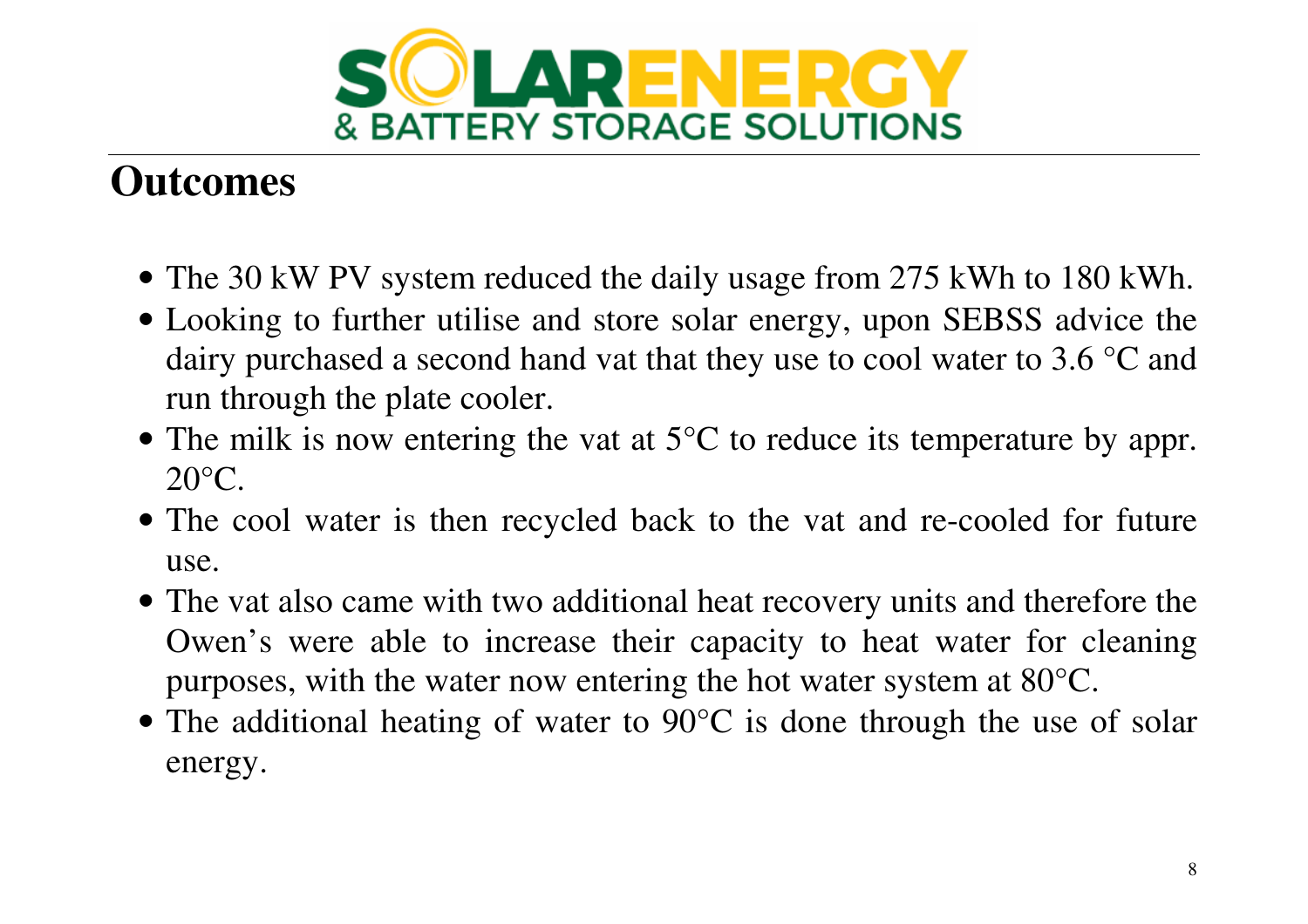

### **Energy Management**

- The data logger equipment allows the Owen's to monitor and manage solar output and to start certain equipment such as the water cooling vat and hot water system when PV electricity is being generated, shifting their load consumption to optimise energy utilization.
- This allows them to ensure they aren't using electricity unnecessarily from the grid at 24.5 c/kWh when if delayed the use of such equipment, they can utilise PV energy which would otherwise fed back to the grid at 7.8 c/kWh.
- Using solar they were able to change heating water from night time to day time (no electricity usage between 8:30 pm and 5 am) and reduce their maximum demand to 35 kW.
- Amongst this investment, the Owen family also changed their Tariff from 62 to Tariff 20 which added to the savings.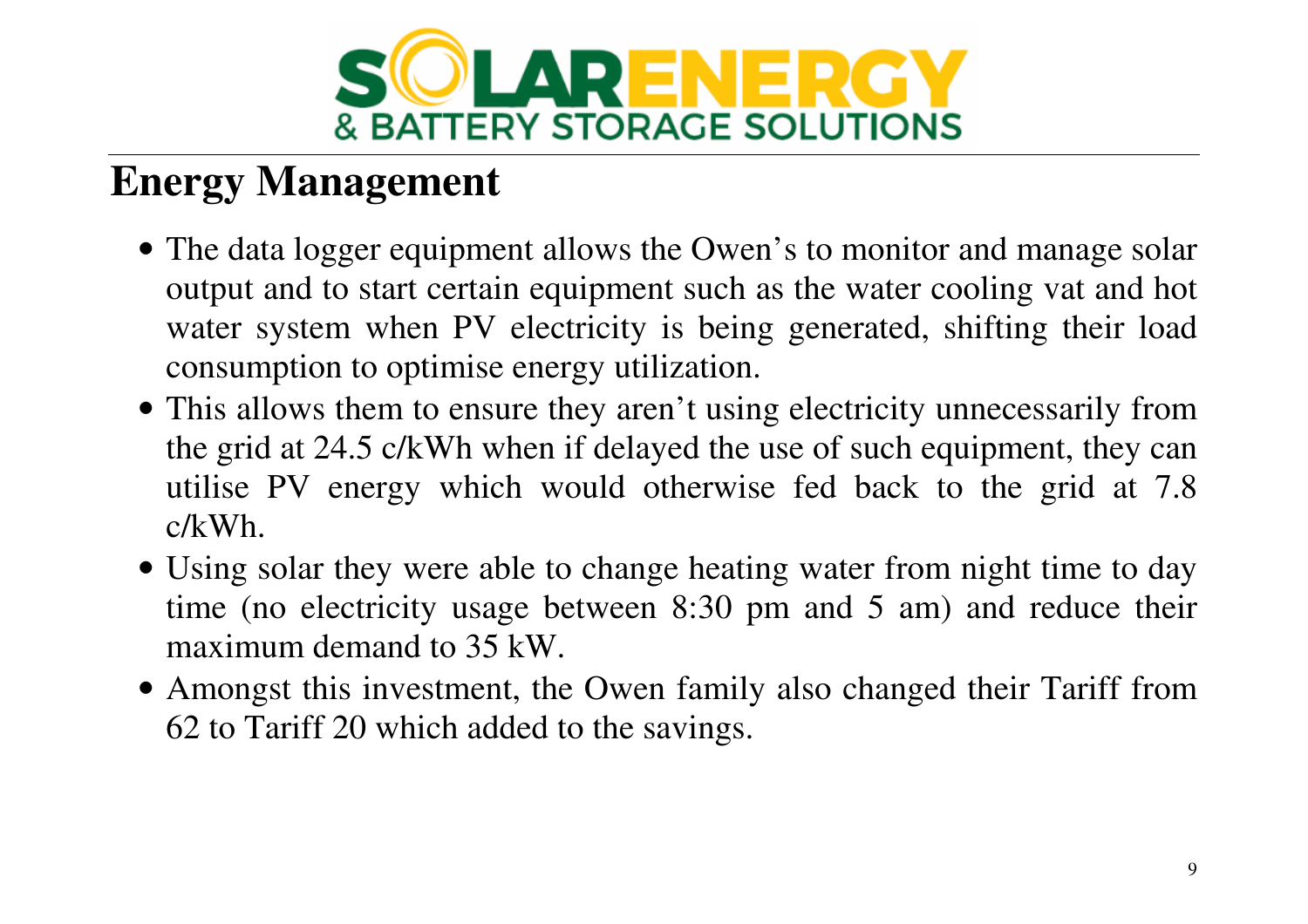



Fig. 2a. Electricity consumption post solar on the Owen's.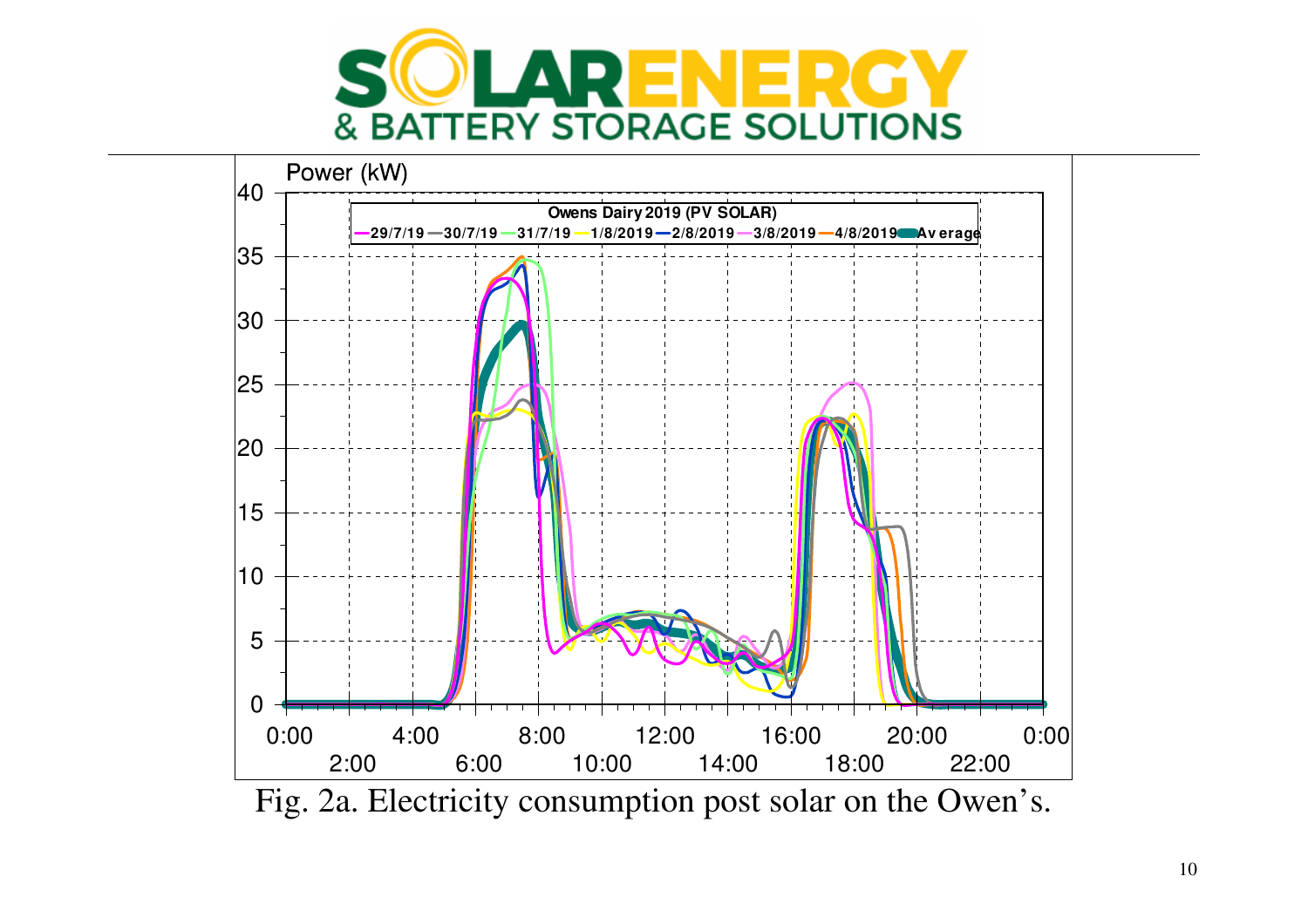



Fig. 2b. Electricity consumption before and after PV on the dairy.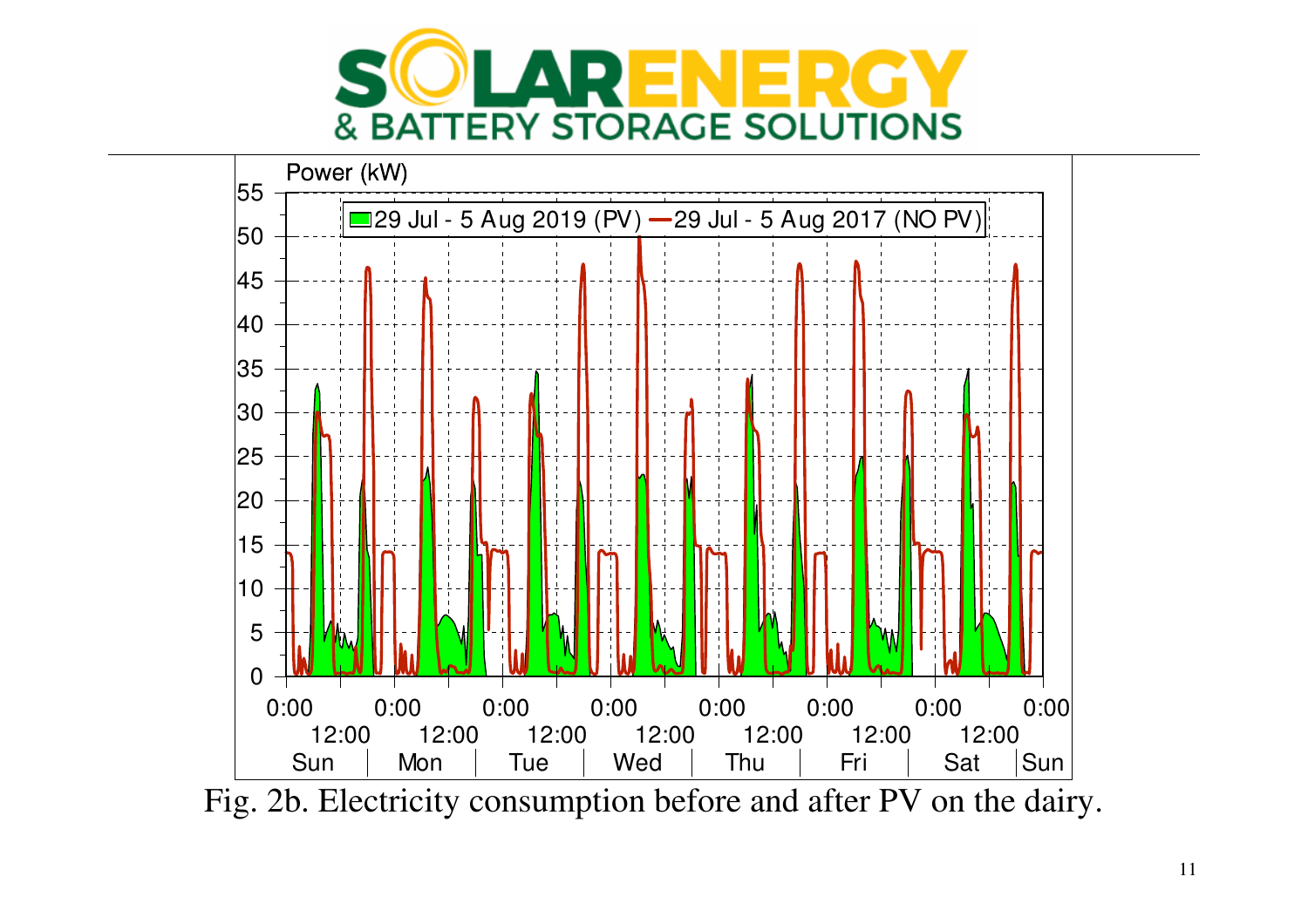

#### **Conclusions**

- The use of PV electricity lowered the daily (and annual) consumption, thus electricity bills have reduced from projected \$37,542 per year on Tariff 44 to \$16,663 per year on tariff 20 with a 30 kW PV system.
- The Owen's family is extremely satisfied with their investment. They were able to save \$1,903 per month on solar and vat with a payback period of 27 months on the solar investment and 36 months on combined solar and vat.
- They have other NMIs on their property for water pumping and irrigation and are reviewing their usage with the consideration to using solar.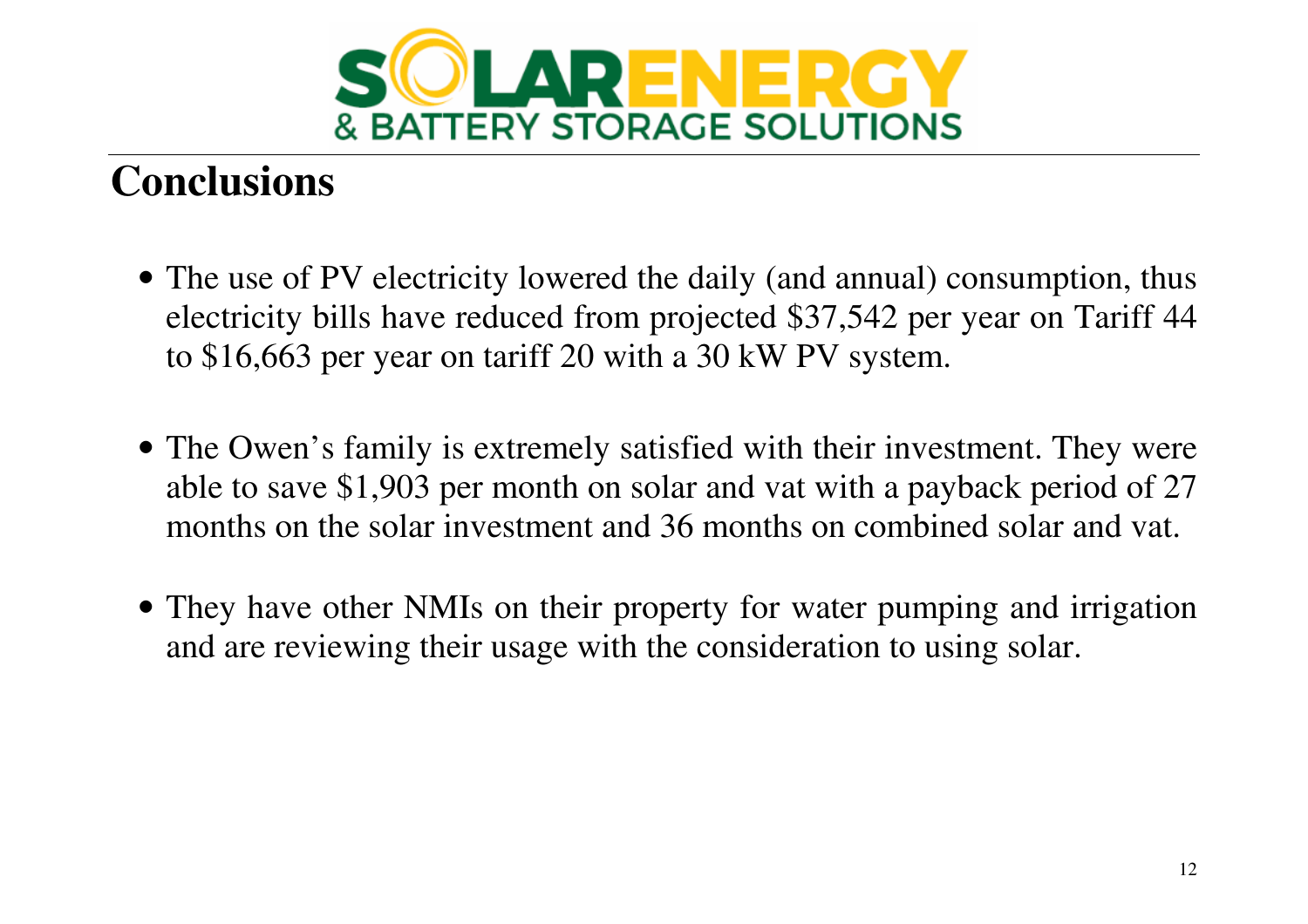



Fig. 3. Electricity usage before and after using PV at Owen's dairy in Oakey.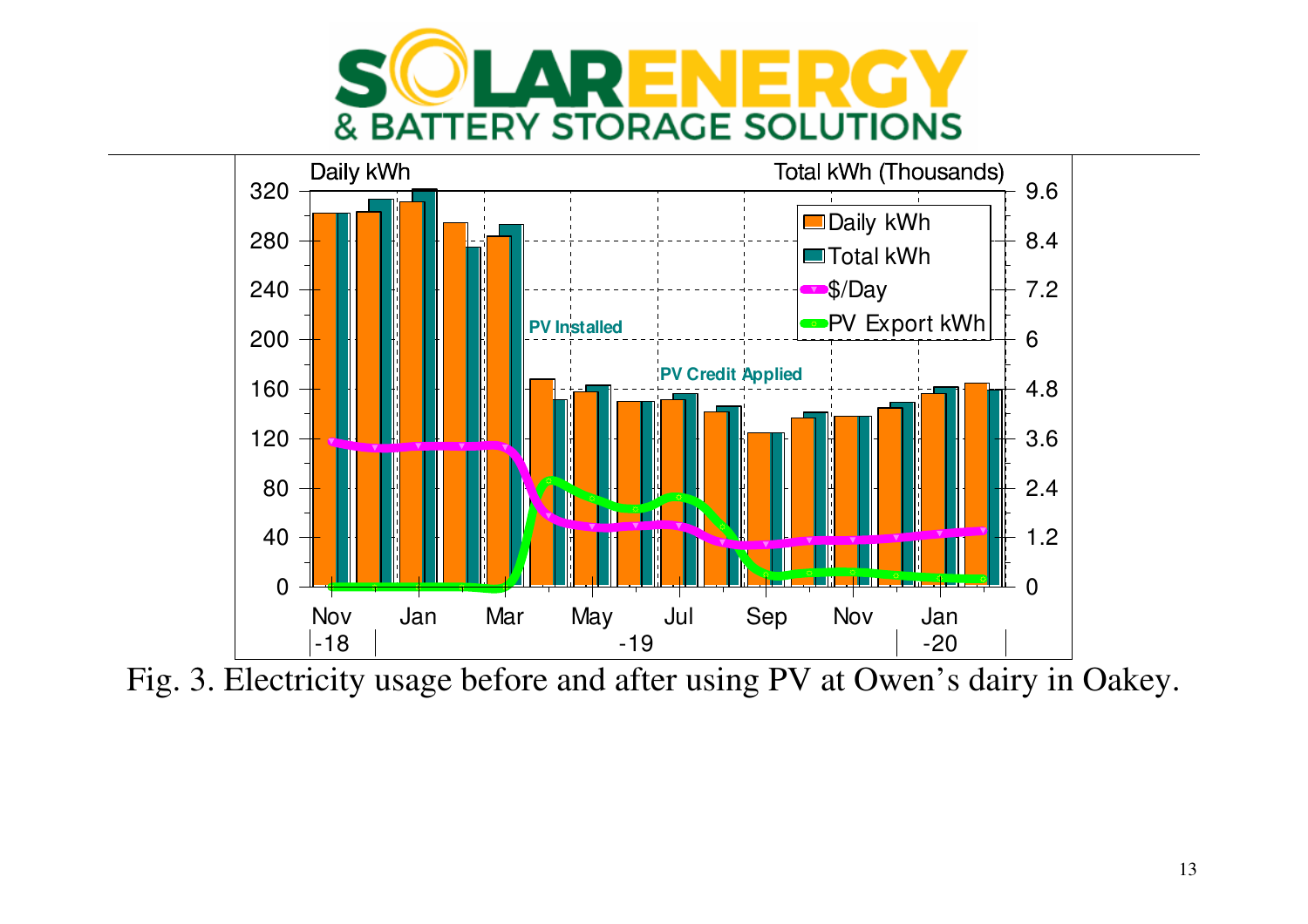